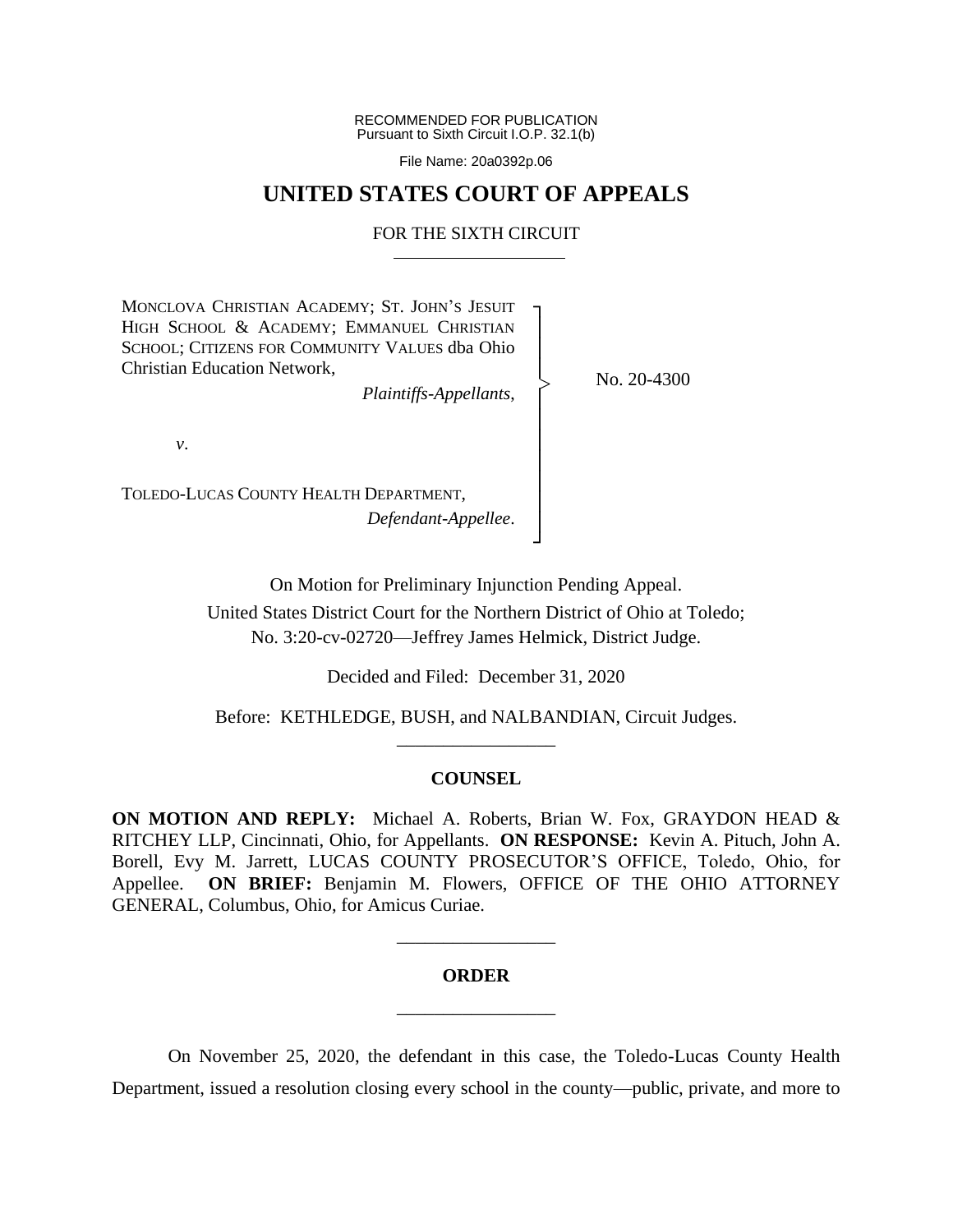the point here, parochial—for grades 7-12, effective December 4. The shutdown's purpose was to slow the spread of COVID-19. Yet—in the same county—gyms, tanning salons, office buildings, and a large casino have remained open. The plaintiffs here are nine Christian schools (three suing in their own names, another six as part of a coalition) who argue that the closure of their schools, when measured against the more favorable treatment afforded these secular actors, amounts to a prohibition of religious exercise in violation of the First Amendment. The district court denied the plaintiffs' motion to enjoin the resolution as applied to their schools, reasoning that it was a neutral law of general application, as defined by the Supreme Court's precedents. We respectfully disagree with that determination and grant the plaintiffs' motion for an injunction pending appeal.

By way of background, nobody disputes that, before the December 4 shutdown, the plaintiff schools employed "strict social distancing and hygiene standards," which included the use of "thermal temperature scanners" and plexiglass dividers, along with spacing desks at least six feet apart and a mandate that everyone wear masks at all times. Complaint ¶¶ 16, 31-34, 43-45, 55-60. Moreover, as the Department itself stated in its resolution closing the schools, "little in-school transmission has been documented." But the Department closed all the schools in its jurisdiction anyway, on the ground that "[c]ommunity spread conditions continue to worsen in Lucas County[.]" Specifically, the Department issued Resolution No. 2020.11.189, which ordered every school in the county, "for Grades 7-12 (or 9 to 12 depending on school configuration)[,]" to close from December 4, 2020 to "January 11, 2021 at 8:00 am."

Plaintiffs brought this suit on December 7. A week later, the district court denied the plaintiffs' motion for a temporary restraining order. On December 16, the district court denied the plaintiffs' motion for a preliminary injunction. The plaintiffs then brought this appeal, which the Ohio Attorney General supports as amicus curiae. We have jurisdiction under 28 U.S.C.  $§ 1292(a)(1).$ 

We consider four factors when deciding whether to grant an injunction pending appeal: (1) whether the applicant is likely to succeed on the merits of the appeal; (2) whether the applicant will be irreparably harmed absent the injunction; (3) whether the injunction will injure the other parties; and (4) whether the public interest favors an injunction. *Roberts v. Neace*,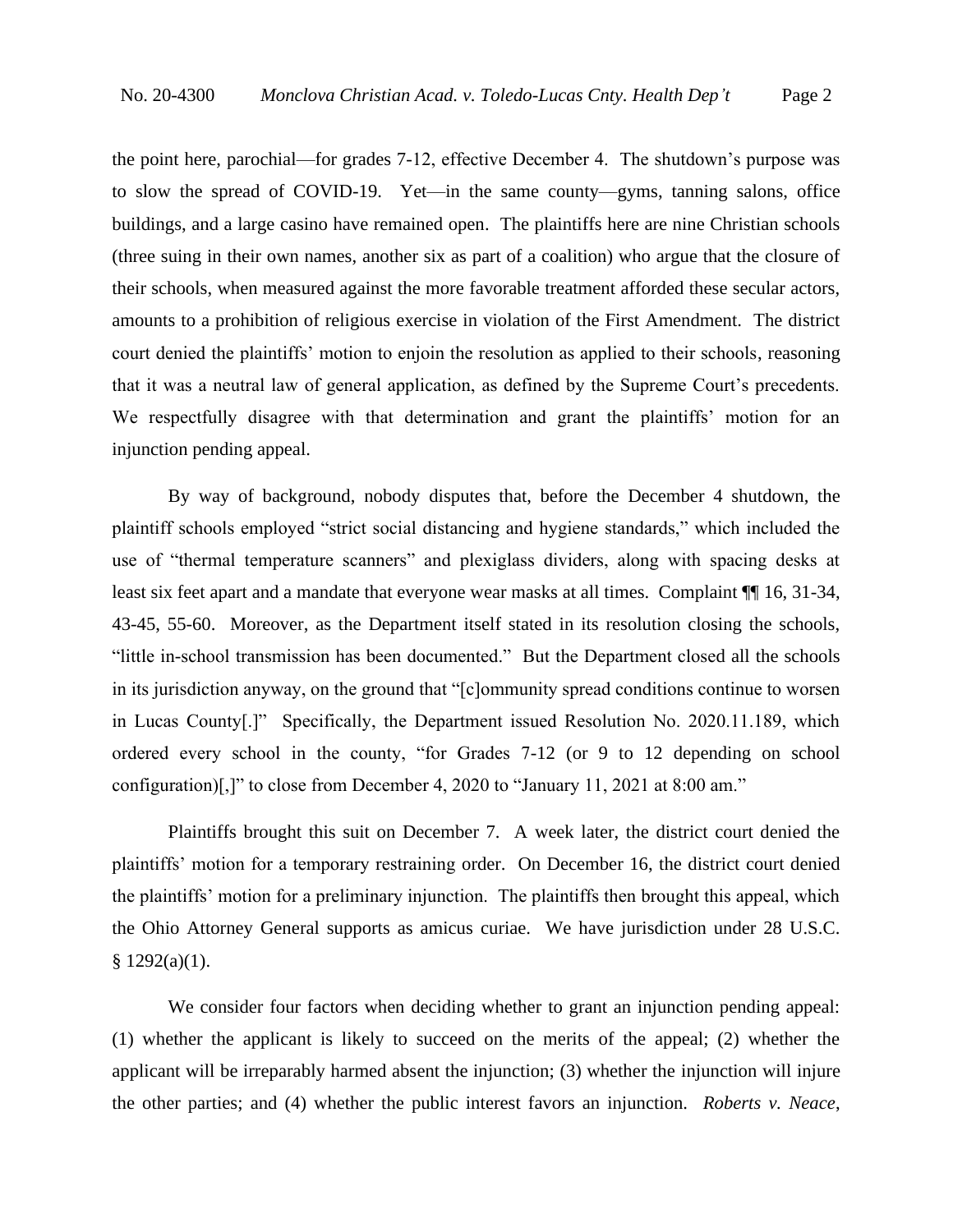958 F.3d 409, 413 (6th Cir. 2020) (per curiam). Here, we agree with the district court that the dispositive issue is legal, namely whether the Resolution violates the plaintiffs' First Amendment right of free exercise of religion. We review the district court's decision on that issue de novo.

"The Free Exercise Clause protects religious observers against unequal treatment[.]" *Church of the Lukumi Babalu Aye, Inc. v. City of Hialeah*, 508 U.S. 520, 542 (1993) (internal quotation marks and alteration omitted). To that end, a "law burdening religious practice that is not neutral or not of general application must undergo the most rigorous of scrutiny." *Id*. at 546. Here, the Department suggests that the Resolution's closure of the plaintiffs' schools does not burden their religious practice at all, because the Resolution provides that "[s]chools may open to hold religious educational classes or religious ceremonies." That proviso is evidence of the Resolution's neutrality, and indeed no one argues that the Department has targeted the plaintiffs' schools or acted with animus toward religion here. But the plaintiffs argue that the exercise of their faith is not so neatly compartmentalized. To the contrary, they say, their faith pervades each day of in-person schooling. "Throughout each school day and class," for example, Monclova Christian Academy "makes every effort to point students to a dependency on Christ in every situation of life, whether that situation is intellectual or interpersonal." Complaint ¶ 27. At St. John's Jesuit High School and Academy, to cite another example, "[m]ost class periods begin with prayer or prayer intentions," and "Catholic social teaching is interwoven into many secular subjects[.]" *Id*. ¶ 40. And the plaintiffs emphasize that "a communal in-person environment" is critical to the exercise of their faith. Complaint  $\P$  28, 38, 53. We have no basis to second-guess these representations. *See Burwell v. Hobby Lobby Stores, Inc.*, 573 U.S. 682, 724-25 (2014). The Department's closure of the plaintiffs' schools therefore burdens their religious practice.

Next comes whether the Resolution is "of general application." *Lukumi*, 508 U.S. at 546. A rule of general application, in this sense, is one that restricts religious conduct the same way that "analogous non-religious conduct" is restricted. *Id.* That is why the Free Exercise Clause does not guarantee better treatment for religious actors than for secular ones; instead, the Clause "prohibits government officials from treating religious exercises worse than comparable secular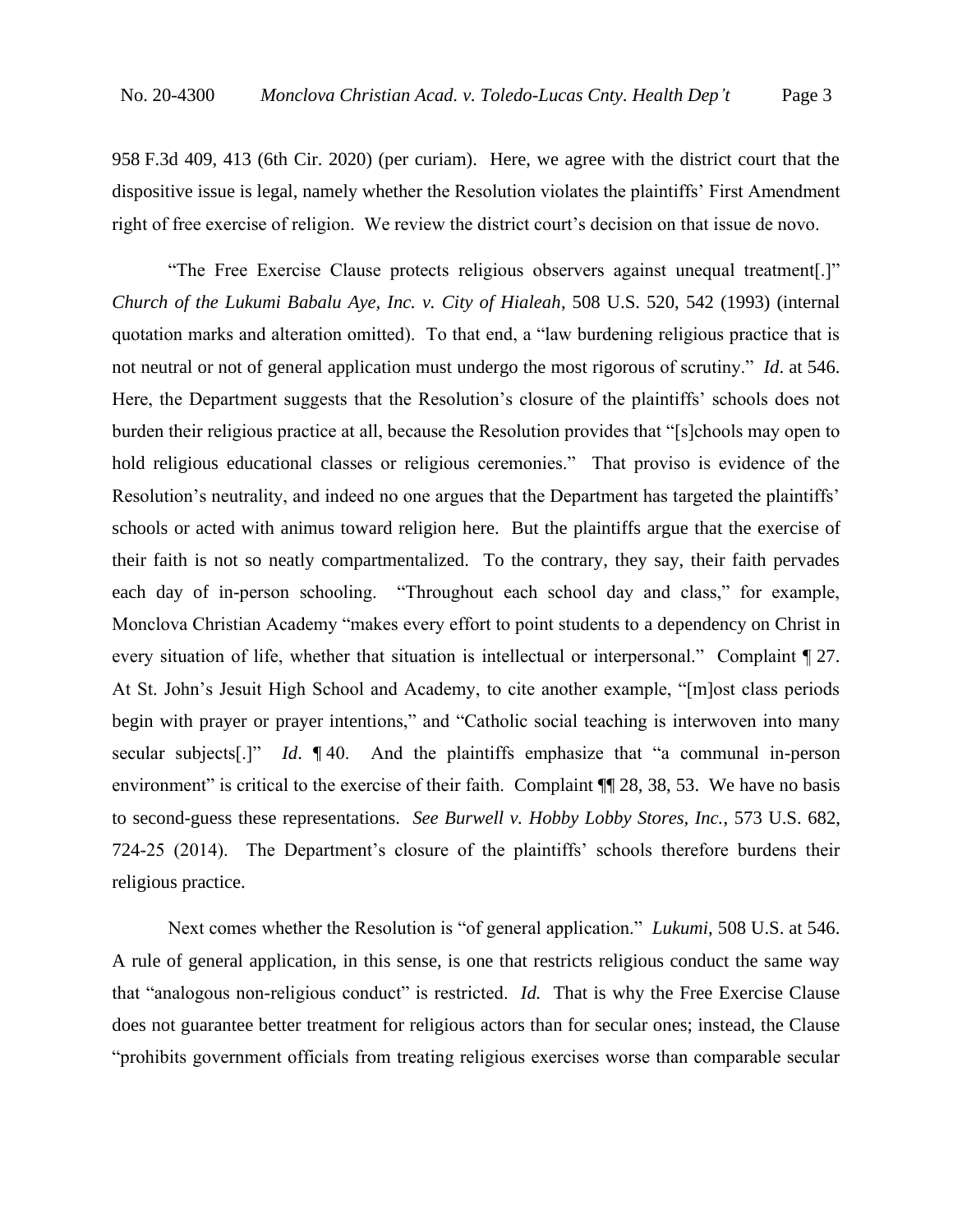activities[.]" *Roman Catholic Diocese of Brooklyn v. Cuomo*, 141 S. Ct. 63, 69 (2020) (Gorsuch, J. concurring).

Whether conduct is analogous (or "comparable") for purposes of this rule does not depend on whether the religious and secular conduct involve similar forms of activity. Instead, comparability is measured against the *interests* the State offers in support of its restrictions on conduct. Specifically, comparability depends on whether the secular conduct "endangers these interests in a similar or greater degree than" the religious conduct does. *Lukumi*, 508 U.S. at 543. In *Cuomo*, for example, the Court said that activities at "acupuncture facilities, camp grounds, garages," and retail stores were comparable to "attendance at houses of worship"—precisely because that secular conduct presented a "more serious health risk" than the religious conduct did. 141 S. Ct. at 66-67. Mitigation of that risk, of course, was the State's asserted interest in support of its restrictions on attendance at religious services; the State did not extend those restrictions to comparable secular conduct; and thus, the Court held, "the challenged restrictions" were not "of 'general applicability[.]'" *Id*. at 67 (quoting *Lukumi*, 508 U.S. at 546). It followed as a matter of course that the restrictions were invalid.

We therefore consider whether the Resolution here treats the plaintiffs' schools less favorably than it does "comparable secular facilities." *Cuomo*, 141 S. Ct at 66. As an initial matter, the Department suggests that, under our recent decision in *Kentucky ex. rel. Danville Christian Academy, Inc. v. Beshear*, 981 F.3d 505 (6th Cir. 2020), the only "secular facilities" we may consider for this purpose are other schools. That case, like this one, involved an order closing "all public and private schools" in the relevant jurisdiction. And we have no quarrel with the conclusion in *Beshear* that the order there—considered solely within its four corners—did not discriminate against Danville Christian Academy in violation of the Free Exercise Clause. *Id.* at 509. But our opinion there said nothing about the question that the plaintiffs present here: namely, whether an order closing public and parochial schools violates the Clause if it leaves *other* comparable secular actors less restricted than the closed parochial schools. Meanwhile, when Danville Christian Academy sought review of our decision in the Supreme Court, a majority of the justices denied review largely because of "the timing and the impending expiration" of the challenged order, and invited Danville to seek "a new preliminary injunction if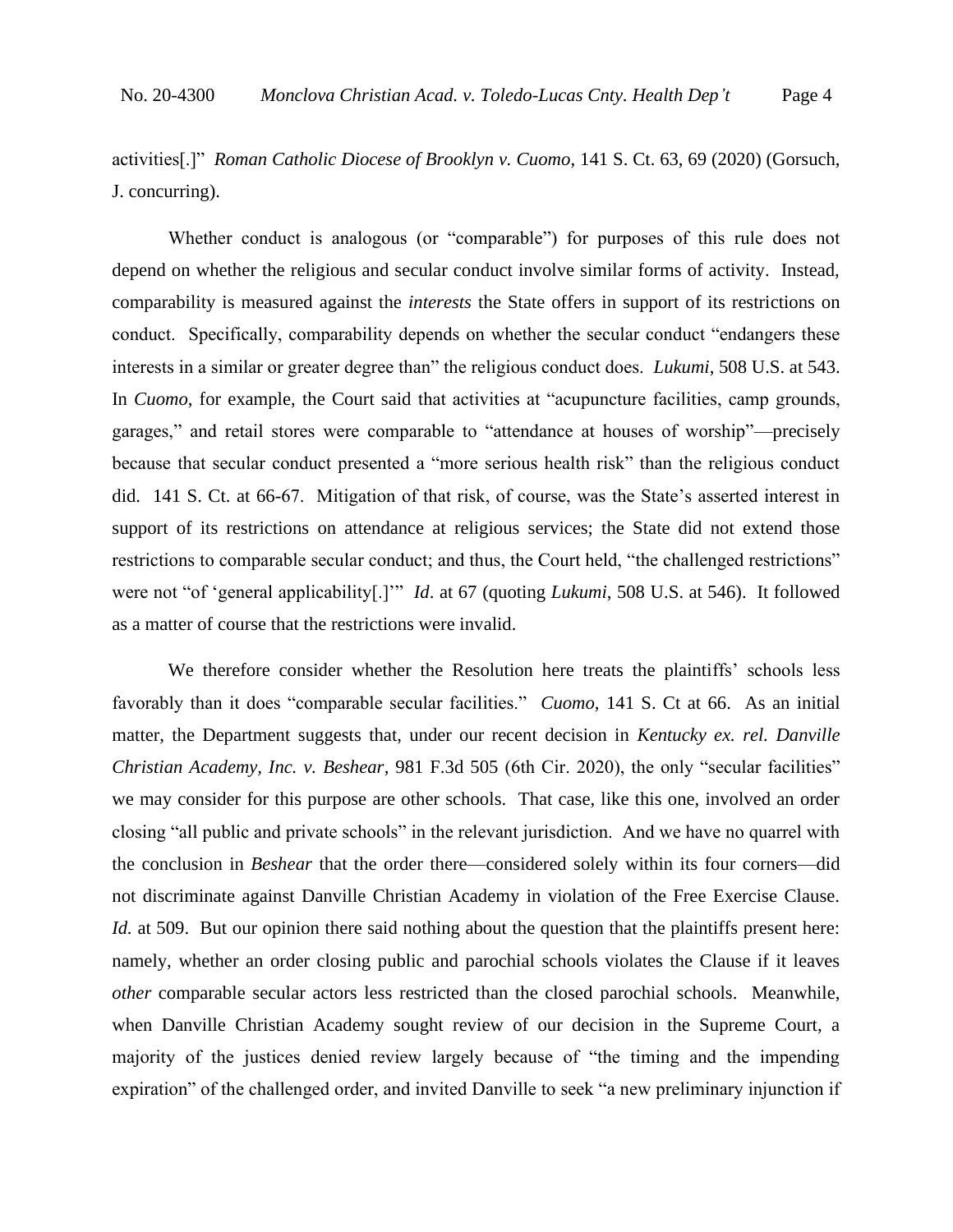the Governor" renewed it; and two justices said that "[w]hether discrimination is spread across two orders or embodied in one makes no difference; the Constitution cannot be evaded merely by multiplying the decrees." *Danville Christian Academy, Inc. v. Beshear*, 2020 WL 7395433, at \*1; *id*. at \*2 (Gorsuch, J., dissenting). Respectfully, therefore, we will consider the broader question presented here.

That question is whether we may consider only the secular actors (namely, other schools) regulated by the specific provision here in determining whether the plaintiffs' schools are treated less favorably than comparable secular actors are. We find no support for that proposition in the relevant Supreme Court caselaw. The Free Exercise Clause, as noted above, "protects religious observers against unequal treatment[.]" *Lukumi*, 508 U.S. at 542. That guarantee transcends the bounds between particular ordinances, statutes, and decrees. In *Lukumi* itself, for example, the Court said that "the four substantive ordinances [at issue] may be treated as a group for neutrality purposes." *Id.* at 540. True, the issue as to neutrality there was whether the City had targeted the plaintiff's practice of ritual animal sacrifice; but a similarly broad inquiry could just as easily reveal disparate treatment of religious and secular conduct for purposes of the "general application" inquiry. And the Court's test for identifying comparable secular conduct for purposes of that inquiry routinely identifies as comparable, as shown above, activities that are in other ways very different—attendance at church services and patronizing "acupuncture facilities[,]" for example. *Cuomo*, 141 S. Ct. at 66-67. Those activities might therefore be regulated by different statutes or decrees.

A myopic focus solely on the provision that regulates religious conduct would thus allow for easy evasion of the Free Exercise guarantee of equal treatment. That one order governed all the different conduct at issue in *Cuomo*, for example, was a mere fortuity. Suppose instead that the Governor in one order imposed a 25-person limit on larger facilities like houses of worship and "microelectronics" plants, and in another order allowed the very same "essential" businesses to "admit as many people as they wish." *Id.* The former order might impose uniform burdens so far as it went, but the Court's reasoning provides zero reason to think the case would have come out differently. Conversely—in *Employment Division v. Smith*, 494 U.S. 872 (1990)—suppose that, rather than ban the possession of "Schedule I" drugs across the board, Oregon law had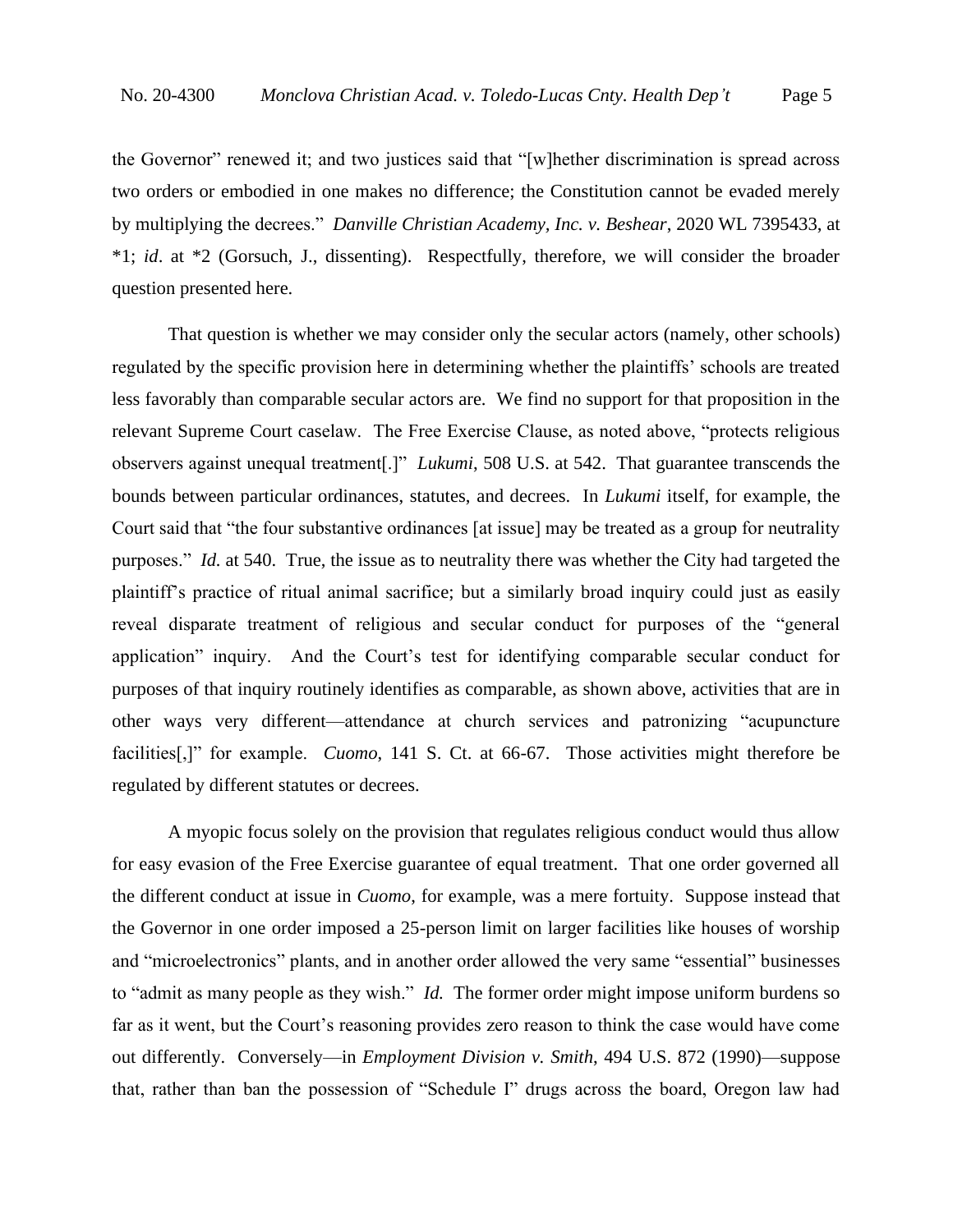banned the possession of peyote but imposed no restrictions at all on the possession of other hallucinogenic drugs. Considered solely within its four corners, that provision would impose its burdens equally, because nobody could possess peyote. But viewed in the context of state law as a whole, the provision would bar members of the "Native American Church" from using peyote "for sacramental purposes[,]" *id*. at 874, while allowing secular actors to use comparable hallucinogenic drugs for recreational purposes. That "unequal treatment" would violate the Free Exercise Clause, assuming the peyote-only ban failed strict scrutiny. *Lukumi*, 508 U.S. at 542. The myopic approach would thus lead to results plainly contrary to the Court's caselaw. The relevant inquiry should therefore simply be whether the "government, in pursuit of legitimate interests," has imposed greater burdens on religious conduct than on analogous secular conduct. *Id.* at 543.

That inquiry leads directly to the conclusion that the Resolution's restrictions are not of "general applicability<sup>[1]"</sup> *Id.* at 546. In Lucas County, the plaintiffs' schools are closed, while gyms, tanning salons, office buildings, and the Hollywood Casino remain open. *Cuomo*  makes clear that those secular facilities are "comparable" for purposes of spreading COVID-19. 141 S. Ct. at 66; *see also, e.g.*, *Roberts*, 958 F.3d at 414. The Resolution's restrictions therefore impose greater burdens on the plaintiffs' conduct than on secular conduct.

The Department offers one final argument to the contrary: that under Ohio law the Department lacks authority to close facilities other than schools. *See* Ohio Rev. Code § 3707.26. But the Department itself acknowledges that it is a "political subdivision" whose authority is delegated to it by the State. Indeed, under Ohio law the Department is a state agency that acts as an "administrative arm[] of the Ohio Department of Health." *Jonson's Markets, Inc. v. New Carlisle Dep't of Health*, 567 N.E.2d 1018, 1023-24 (Ohio 1991). And the Ohio Department of Health has chosen to leave open the secular facilities described above. Measured against the State's restrictions as a whole, therefore, the Resolution's restrictions are not of general application.

The Department's closure of plaintiffs' schools is thus subject to strict scrutiny. *Cuomo*, 141 S. Ct. at 67. The Department does not argue that its action can survive that scrutiny. Nor do we see any reason why it would. The closure of the plaintiffs' schools therefore violates their